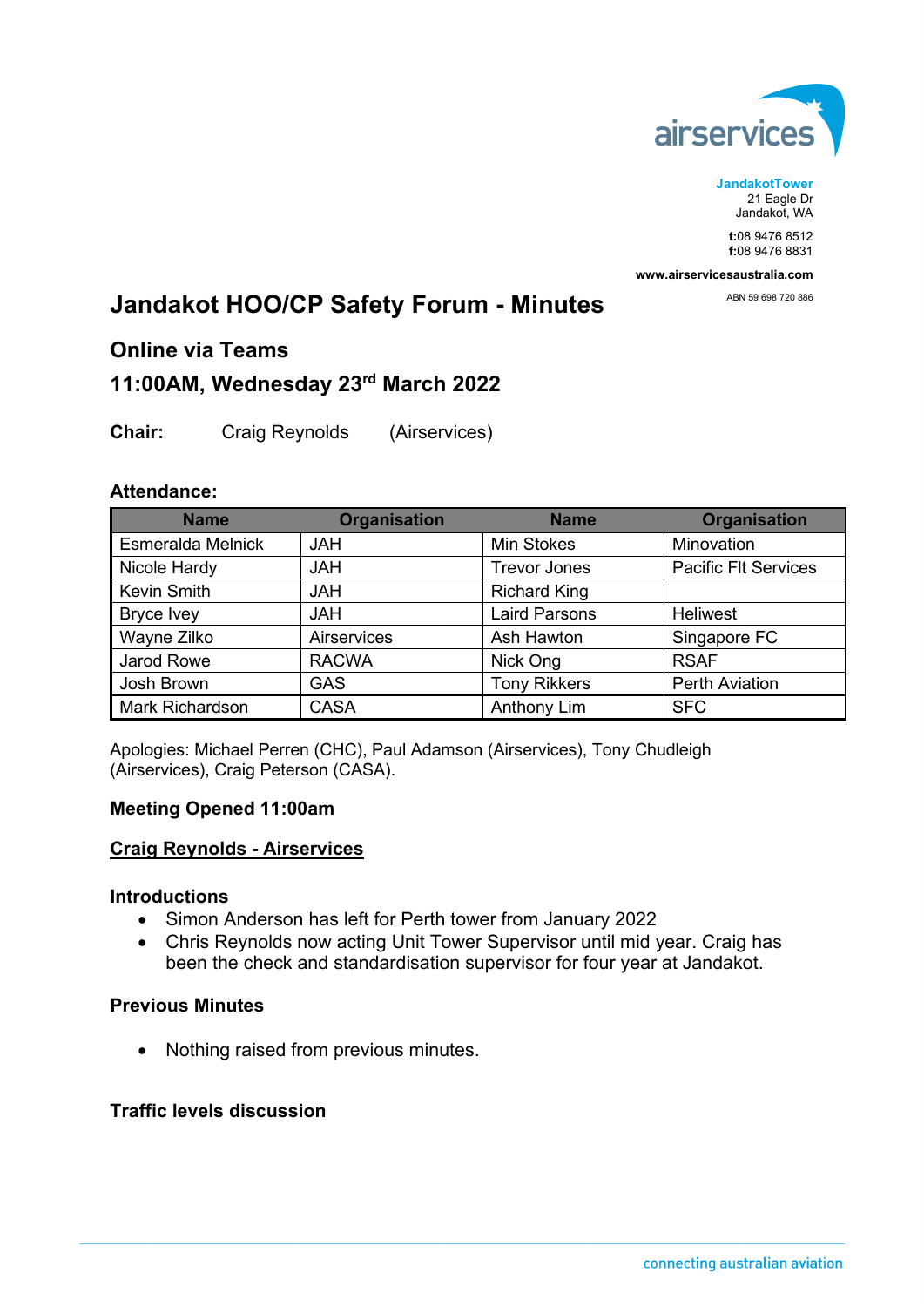• Increasing traffic numbers, especially with Singapore Flying College increasing the number of students and Singapore Air Force being more established.

#### **Circuit booking system**

- As traffic levels increase Airservices is proposing the utilisation of a circuit booking system.
- Is currently used at Moorabbin and Parafield, with Archerfield having recently completed the consultation phase.
- The intent is for additional certainty for circuit bookings and to see availability.
- Parafield has reported positive outcomes from the system, with the number of aircraft in the circuit more spread throughout the day.

#### **Helicopter training area operations**

- An internal tower review identified the need to provide more specific information to fixed wing aircraft on helicopters conducting circuits. This will be recorded on the ATIS as helicopter circuits in operation to the (direction) of runway XX.
- Additional discussion has occurred relating to the distance helicopters can operate from runway 06R/24L. For independent operations the edge of the landing/takeoff areas needs to be 120 metres apart if either aircraft is a twin. This is further than the current 100 metres which is specified in ERSA. The alternative is that operations remain as they are, however if there is a twin operating then helicopters would need to have takeoff and landings positively controlled relative to other aircraft. As there is only one helicopter company represented a meeting will be established to discuss later.

# **Violations of controlled airspace**

• There has been an increase in violation of Perth controlled airspace as Jandakot traffic levels have increased. There have been no specific hotspots as such, but increased vigilance is requested.

# **Local Runway Safety Team (LRST)**

- There have been 7 runway incursions since the last meeting. Two of these involved aircraft taxiing from runway 12 and not obtaining a clearance to cross runway 06R. Another involved an aircraft vacating runway 12 directly onto runway 06L – A reminder a clearance is required for this.
- Most concerning is that here have been 8 runway excursions since the last meeting which is up from previously.

# **Kevin Smith – JAH**

• Building works are planned in the undershoot of runway 12. The options are to either close the runway or displace the threshold. Due to feedback the option has been taken to displace the threshold. Depending on the length of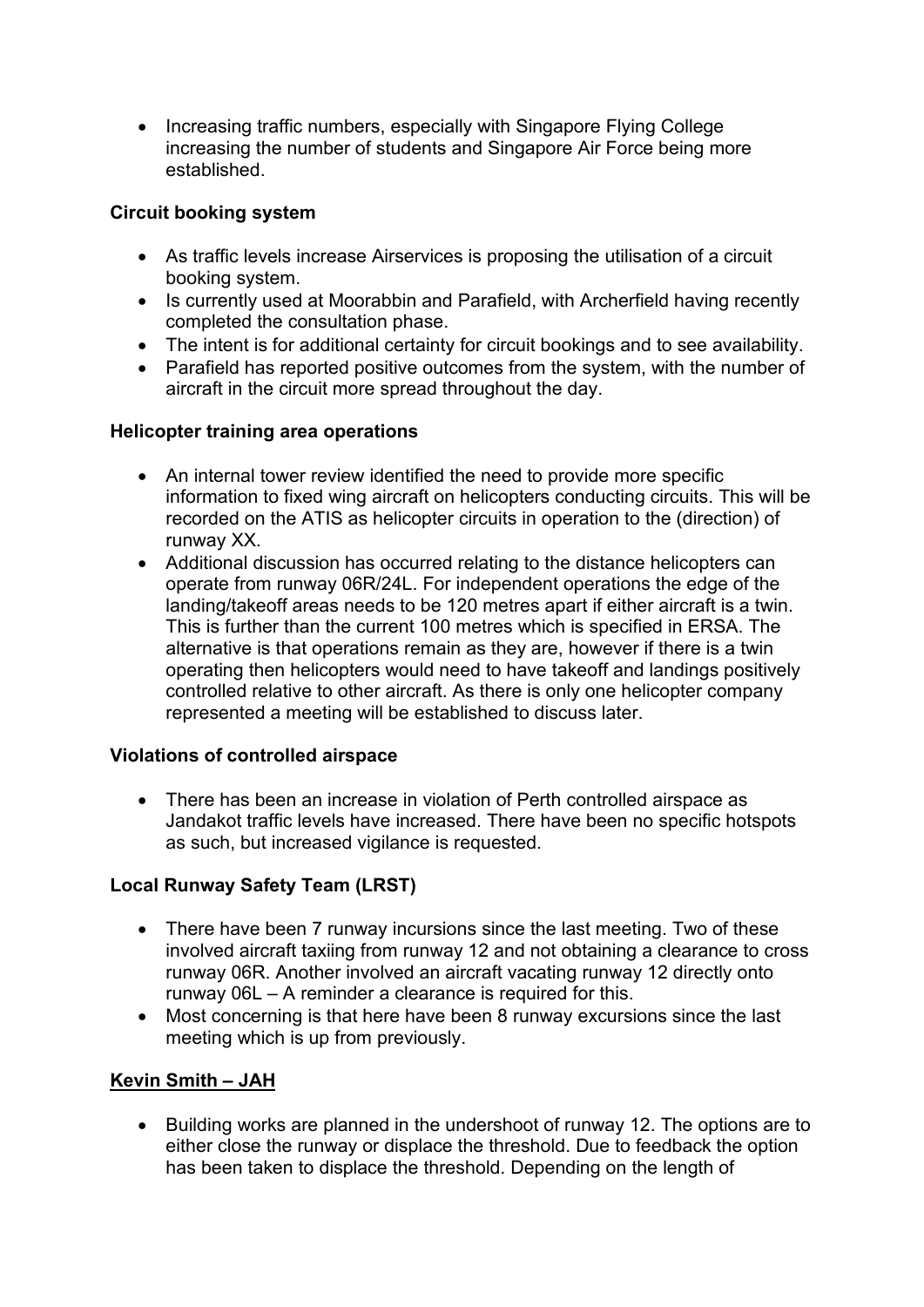displacement one of the options may be to use RTIL lights to indicate the displaced threshold to allow full length departures. These lights are not currently available and there will likely be a wait for these. The displaced threshold will be in operation for hours of daylight on weekdays for 6 to 7 months. The full length runway will still be available HN and over weekends. \* Note not mentioned at the meeting, there is still a possible option not to have to use RTIL lights which we are hoping to achieve through discussions with the builders.

- The building currently under construction adjacent to the undershoot of runway 06R will require a crane to operate through the approach surface to lift certain panels. This will require the closure of runway 06R for up to a day in a month or two.\* Note : post meeting and following further discussions with the builders the advice is that the works will only require a closure of 06R for 3 hours, most likely from 7am to 10am on the day. We will advise closer to the time when this date will be.
- There is a need to complete works including old light fittings from runway 06L/24R. This will require the closure of runway 06L/24R for one day on 12<sup>th</sup> April. The MOWP will be issued soon.
- The crossover from Corsaire hangar to the Northern apron will require taxiing diversions. A safety officer will be in attendance to assist. More information will be given close to the time.
- There is a desire to remove all refuelling operations off taxilanes for safety of taxiing traffic. Refuellers have been advised and this will be expected as a new standard. If refuellers are not able to reach agreement with their customers then JAH are happy to discuss if required.
- If there are any other safety(including airside driving) or lighting issues please report to JAH. This includes lighting issues on or off the airport. If any lights on the aerodrome cause any kind of distraction to pilots then please report it to us.

# **Bryce Ivey – JAH**

- There is generally a seasonal July influx of galahs. Generally a larger increase every 3 years.
- Additional information on the bird mitigation strategy is available from JAH.

# **General Business, Open Discussion**

- Trevor Jones requested an update on the move to reduce helicopter departure altitudes. Unfortunately there are no new updates since our one-on-one meeting in February. It may take some time to process due to the need for community consultation. Laird Parsons asked about the proposed change and it was explained because of a close proximity between two departing aircraft that helicopters depart at 800 feet to provide additional segregation.
- Ash Hawton asked if IFR aircraft should call ready from the run up bay to avoid blocking the holding point. The issue is that from when Jandakot tower advise Perth TCU of you being ready we have 2 minutes to get airborne. Jarod Rowe suggested all IFR departures taxi for the full length. Discussed that the main occurrence for non full length departures is C172's. Also on runway 24s